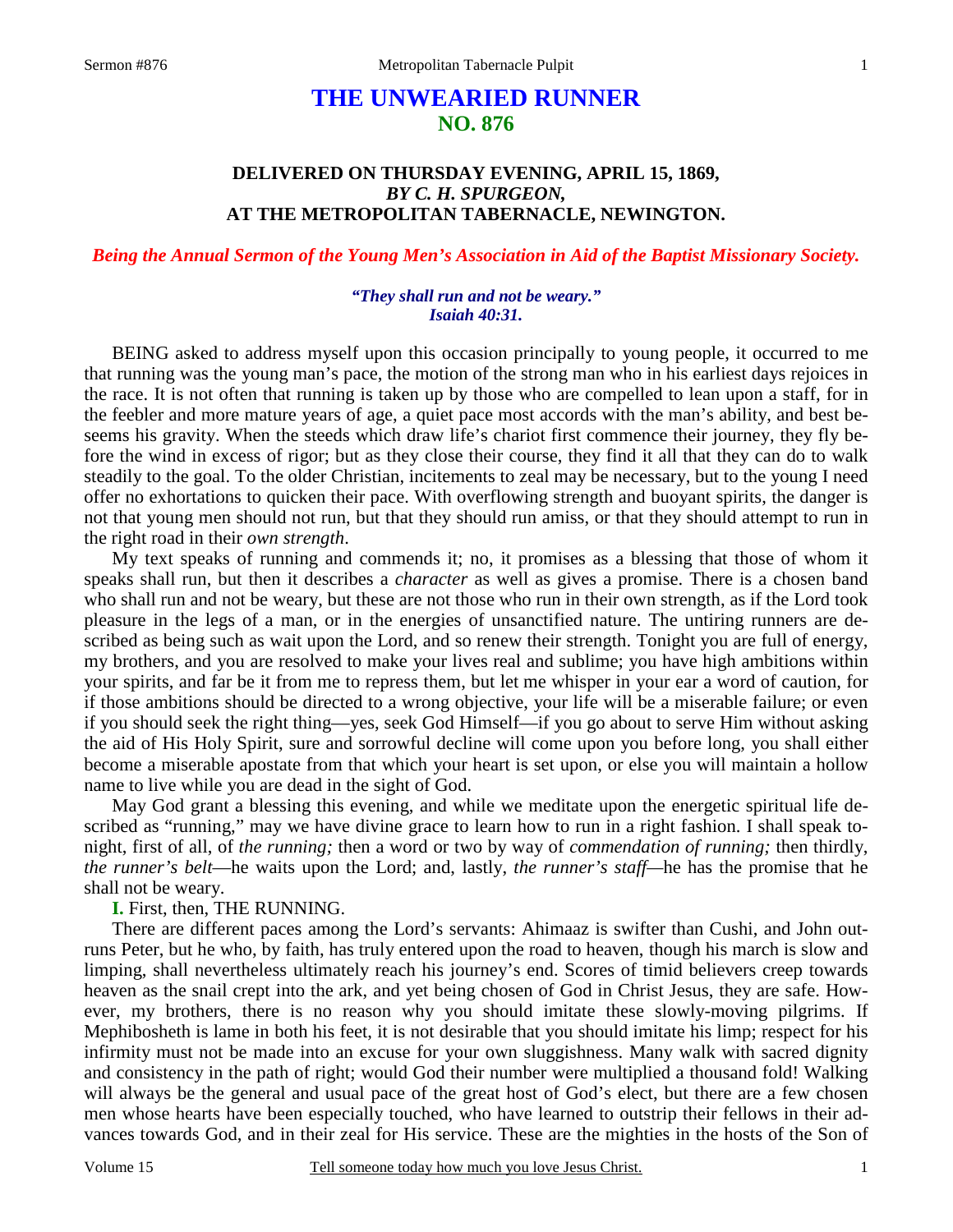David—the flower of the church militant! They are, under God, the strength and hope of the good cause; these are *runners* rather than walkers; Asahels light of foot as young roes, swifter than eagles, stronger than lions, filled with the Holy Spirit, and very zealous for the Lord of Hosts.

I should say of this running, in the first place, if I must describe it, that *running is the pace of energy*. There are men in this world who never do anything with energy, who never under any circumstances throw force into anything they have to do; they walk over the sands of life with a light foot, and make no impression; while others, as they tread the pathway which God has allotted for them, take care to bring down their feet with such firmness of purpose, and fixedness of resolve, that they leave behind them "footprints on the sands of time," which shall be seen by others after many days. The puffball is the emblem of many a forceless life; see yonder man with a hammer in his hand—he touches the heads of the nails right daintily, as if he were afraid to hurt them! See another, how heartily he drives them in, and gives them yet another blow to clench them and make all sure; too many play at work, but the earnest man means work when he is working, and throws his heart into it. It is dreadful to see some men at their ordinary occupation—I cannot call it labor, one drop of their perspiration must be a very costly thing, as rare as a pearl of the first water; but others throw their soul into whatever they have to do, and not only strike while the iron is hot, but make the iron hot by striking! They do not wait for opportunities, but accept the present event as an opportunity, and they work with both hands, and make the anvil ring with the music of their hearty blows. Now, in the service of God we are bound to fulfill our work with the utmost degree of vigor. If the Lord's work is worth doing, it is worth doing well! And as the service of Christ is the highest in which any man can be engaged, the Master ought to be served with body, soul, and spirit. All that is within us should bless His holy name; we should keep our spiritual faculties strained up to the highest possible tension, that all the strength we have may be fully given to Him; let us serve Christ with all the ability we have—how little it is compared with His work for us! Shall He be put off with our dregs, and our dreaming? If we were to live always at the topmost bent of zeal; if we should put on high pressure, and should work for Christ to the highest point of spiritual energy yet exhibited by mortal man, yet should we give but a faint return for that agony and bloody sweat, that cross and Passion which have opened the kingdom of heaven for us! By running, then, I understand an energetic Spiritual life, a life on fire, and I pray that many of us may have grace in this sense to run the race which is set before us. The ideal I would form of the Christian man raised up to do his Master good service is that of Elijah when he girded up his loins, and ran before the chariot of Ahab. Hale old man, see how nimbly he flies along that dusty road! See with what ardent enthusiasm he dashes forward to reach the shelter so soon to be needed, for his faith expects that speedily the heavens, which have gathered blackness, will pour down the needed rain. Be it yours and mine to outstrip the energy of this world, and so to run in our Master's ways as to prove that the servants of Christ can render Him more loyal and devoted service than princes win from their favorites and flatterers! Like Gabriel, may we be made to fly very swiftly; like all the angels of God, may we be as flames of fire.

 Running is a pace which indicates *fullness of willingness.* If your servant has an errand to do for you, and he creeps along the road, it is probably because he is unwilling; but if he is thoroughly willing, he is usually forward and quick in all his movements. When Abraham saw the three men, strangers, passing by his tent, he said to them, "Turn in, my Lord," and he *ran* and fetched a calf, and killed it—the patriarch showing by quickening his pace, how welcome they were. When Eleazer came to the well, we find that Rebekah ran and hastened to draw water for him, and for the camels—her readiness to do an act of kindness was indicated by the pace which she used. When young Samuel thought that Eli called him by night, he arose, and we read he *ran* to Eli and said, "Here am I, for you did call me." Now, there ought, in the service of our God, always to be a holy promptness and eagerness. I dare say you have noticed in the gospel according to Mark, how Mark uses about our Lord so often the words, "straightway" and "immediately." Mark's is the gospel descriptive of Christ as a *servant,* and it is one of the attributes of a good servant that he is prompt at once to do his lord's bidding. Our blessed Savior straightway did whatever He had undertaken to do; we ought to be ready in the Master's service, and to say at once without hesitation, "Here am I, send me." Foul scorn is it that soldiers of the cross should ever require to be flogged to the battle as the Persian monarch's slaves in the days of the invasion of Greece; every man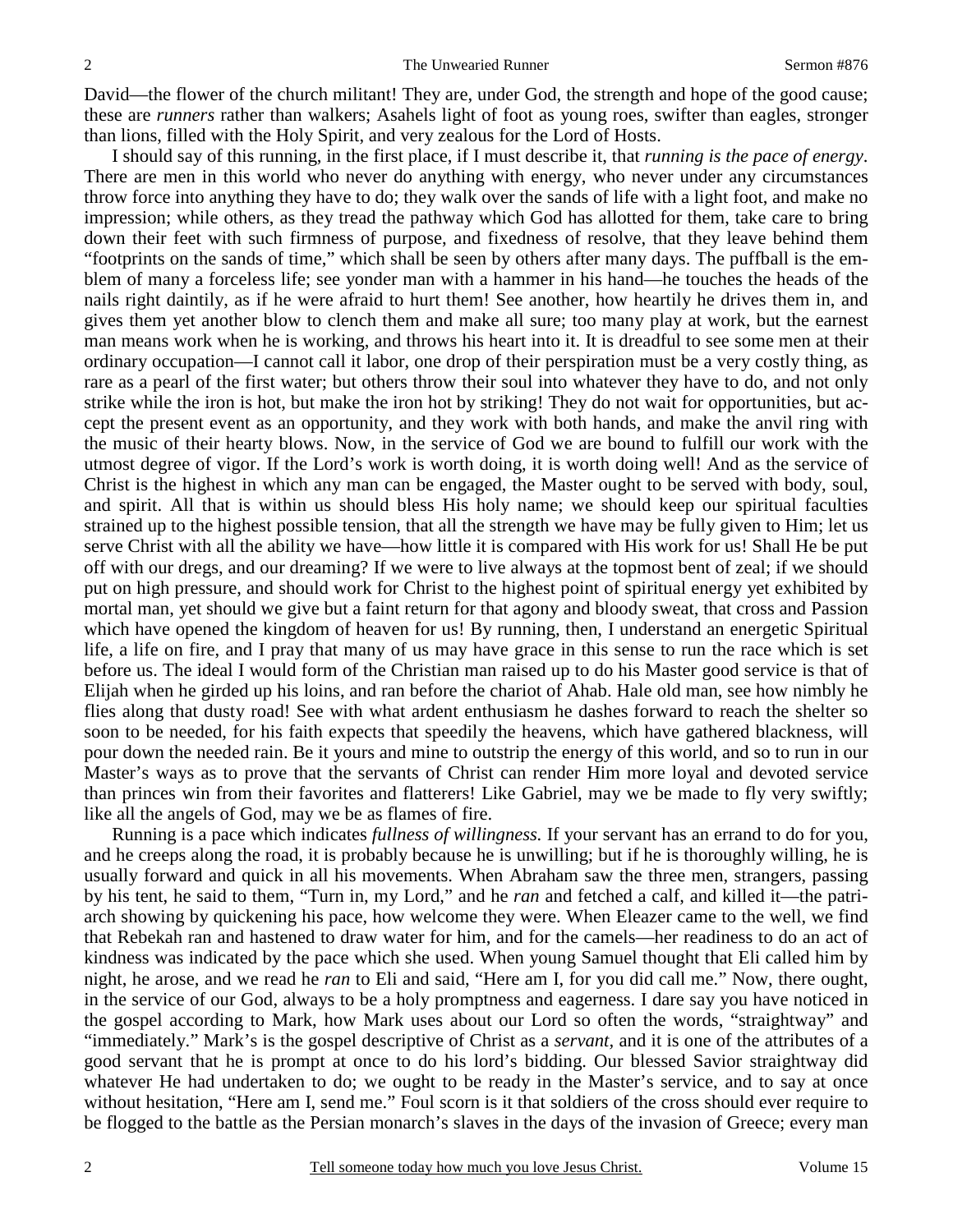#### Sermon #876 The Unwearied Runner

3

among us should be as David, who ran forward to the giant, eager for the fray, or as Elisha, who left the oxen, and ran after Elijah, or as Philip, who ran to meet the chariot of the Ethiopian. O to abide like a ship waiting for orders, with the steam ready, sailors on board, anchor drawn up—only waiting for orders to put out to sea, directly, wherever the great High Admiral of the seas may bid us steer! May the Holy Spirit enable us to wait with our eyes upwards to our great Master as the eyes of handmaidens are to their mistress—and make us quick of understanding in the fear of the Lord, so that the moment we receive the divine message, our will and ability move spontaneously in cheerful effort! Gird up your loins, young men, you who have the love of God in you; brace up your loins tonight, and pray God to teach you to run—to run first with energy, and next with sacred forwardness and eagerness. So run that you may obtain. So run that the great cloud of witnesses may applaud. So run that the King may say, "You did run well."

 In the third place, to run is *to be diligent*. We should hardly call that running in which a man starts and stops, and starts and stops again. In some Christian works we are painfully conscious that the persons undertaking them, if they ever run, run only for a very short time. Indeed, they do not seem even to have got up to that pace for a time. Alas, for the poor Sunday school teaching that is so wretchedly common; much of the teaching is a very slovenly make-believe; if it were paid for, the smallest coin of the realm might represent its value. And, oh, the *preaching* that we sometimes hear—droning, cold, lifeless, sleepy, wretched; the preacher does not seem to have any idea that he should deliver himself with force, life, and energy; how very common is the humdrum; it is deadly preaching, more fitted to send souls to sleep than to startle them out of their dreams. Would God we had not all of us to accuse ourselves of this in a measure; we dally over our work; we do it superficially; we plow our acre, but it is mere scratching of the topsoil; we do not plow deep; we cover a surface, but we do not perform the work well. If we had such slovenly servants in our houses as God has in His, we would discharge them all. It is only infinite mercy that has allowed some of us to remain servants of the Lord at all. We have need to turn to Him and say: "O Master, teach us to be more diligent; we beseech You, quicken us in Your ways; help us no longer to crawl and creep upon Your errands, but to quicken our pace and run, putting heart and soul into all that we do; lead us to persevere in Your fear, not running with now and then a spasm of zeal, but with a constant, sacred persistency—a stern and solemn devotion to the work which You have entrusted to our care." You have need of patience; patient continuance in well-doing is crowned. He who runs to the goal alone is rewarded.

 Running, further, in the fourth place, indicates *thorough-going hearty zeal*. It must have been a noble spectacle to have seen Aaron when the plague broke out among the people, rushing for his censer, putting on the holy fire, and the sacred incense, and running in between the living and the dead, that the plague might be stopped. He could not have had the honor of being the priest to stand in the gap in the hour of sudden wrath if he had not learned how to run. I suppose he was, at that time, from 120 to 130 years of age, but how nimbly he bestirred himself! The thought of saving his plague-stricken countrymen put new life into the venerable man. O sirs, if anything could make a man run, it should be the fact that men are *dying;* dying without Christ, dying in their sins to die eternally, and perish without hope! Beloved, it is a marvel that we are not more zealous than we are. We who believe in death and judgment to come, and in hell, and in the casting away of the impenitent—how is it we can be so calculating, indifferent, pitiless? How is it we can walk so leisurely when humanity demands that we run? While time runs and never ceases, and the sun, the great master and marker of our time, like a giant coming out of his chamber delights to run his race—how is it that with so much work before us for our Master, we dare to loiter as if we were gentlemen at ease? Christ is dishonored by our heartlessness! The gospel is derided through our indifference, and souls are lost by our sloth! Sound an alarm in Zion! Blow the trumpet in Gibeah, that all the servants of the Lord bestir themselves, for the day of battle is come, and the swift and the strong are summoned to the fray!

 These four notes may suffice to indicate what the running is; I look upon the runner in the road to heaven as one who has received the inner spiritual life in its highest degree. Luther called it, I think, a second conversion; it is a great thing when a man is not only saved from the sins of the world, but is also saved from the ordinary slothfulness of common Christians—when, to use apostolic words, he saves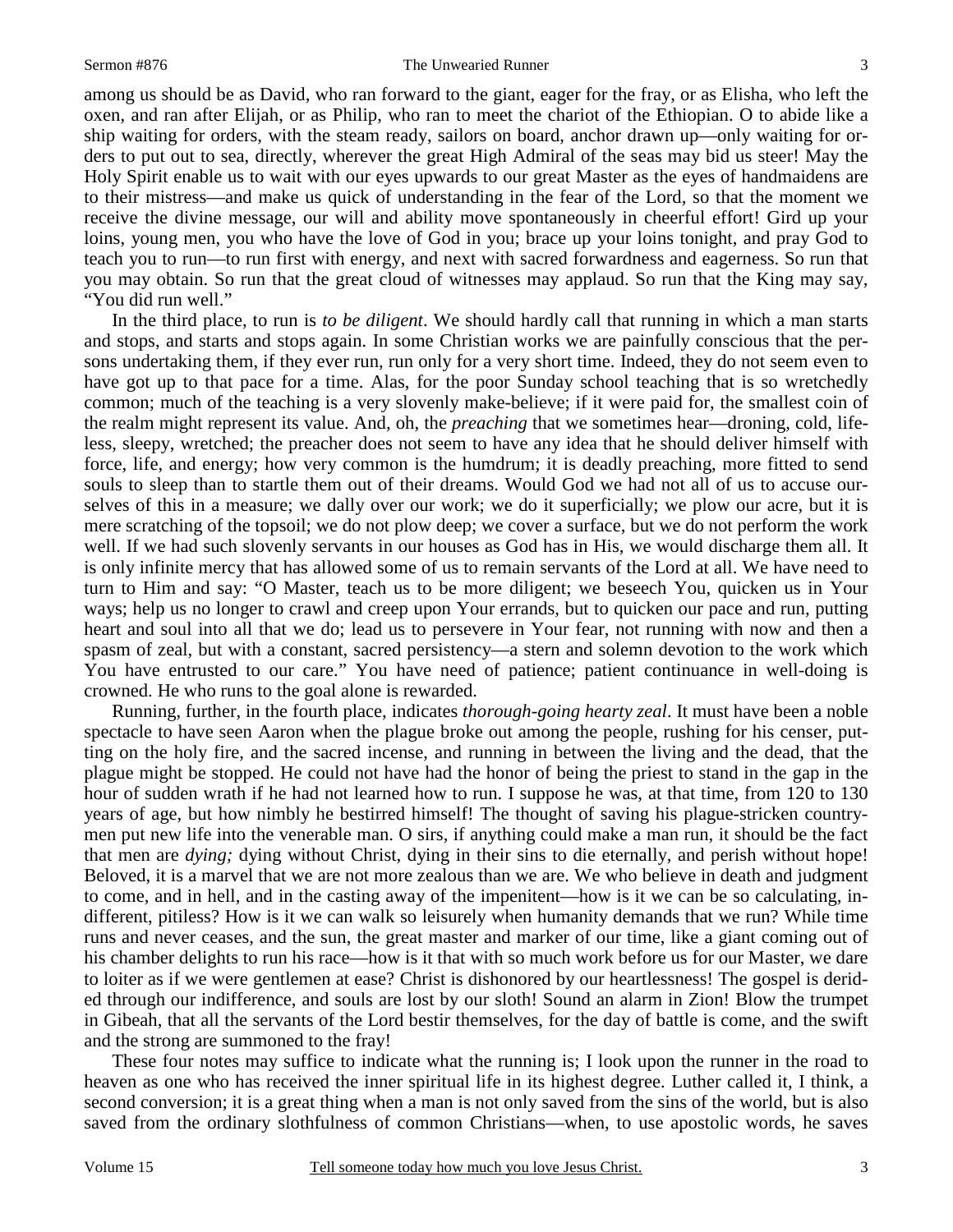himself, by God's grace, from this untoward generation. There is a salvation that God alone can work. There is *another* salvation which He bids *us* work when He says—"Save yourselves from this generation"—when, by God's Holy Spirit, we strive to rise out of the lethargy and coldness in which the most of Christians are plunged. There are some who have the Divine Spirit so resting upon them that they could not be negligent in the Master's work as others are; for them the chill hand of charity must be exchanged for a far more fervid grasp; for them the occasional feeble prayer must give way to long wrestlings with the angel—for they have learned that there is something higher to live for than domestic comfort, and personal aggrandizement; they have learned to live for Christ in the spirit of the apostle, who counted not his life dear unto him, and they labor to imitate the language, and the spirit of Him who said, "It is My meat and My drink to do the will of Him that sent Me, and to finish His work." Would God that the young men now present, and the young men of all our churches, were, by God's grace, made to be runners!

**II.** Secondly and very briefly, I shall COMMEND THE RUNNING.

 Running is most commendable, *because it is a warming pace.* In the depth of winter when a man runs, he seldom complains of the cold. The largest fire of Christmas logs that one can pile upon the hearth will not warm a man as thoroughly as the exertion of running, and the comforts of the gospel, and the doctrines of grace do not put men in such a comfortable frame of mind as active exertions in the Master's cause. Give me two Christians, both truly converted to God, one of them a constant hearer of the word, and a delighter in the sweet things of the gospel, but *not a worker*—and then show me another who hears the word and loves it, but who besides that is a diligent worker for his Master, and I will, without a moment's hesitation, tell you which is the happier man of the two! The first man, the mere hearer, a consistently moral man, and so on, but not a diligent servant of the Lord Jesus, will gradually demand more and more from his minister of *comfortable* preaching, because he will grow more and more selfish, more and more doubting, and more and more unhappy. But the man who, loving the truth and feeding on it, nevertheless works for the conversion of others, is the man to whom the Lord ministers secret springs of consolation which make his heart glad; in watering others, his own soul is watered. If there are any Christians here who are troubled with doubts, and fears, and despondencies, and spiritual indigestion in general, let them ask themselves whether if they instructed the ignorant, fed the poor, and cheered the down-trod, they would not find in such a course the way to the most effectual remedy! Let them resort to the Good Physician, and among His divine prescriptions will be this—"Quicken your spiritual pace; throw more energy into what you are doing in My cause, and the comforts of the Holy Spirit shall abound towards you in a greater measure." Running is a warming pace.

In the next place, *running is a pace that clears the ground*. The more slowly a traveler goes, the more likely will he be to notice the rough places on the way, but when he has quickened his pace, difficulties pass away rapidly. He has cleared that rough piece of shrub on the common; he has leaped that ditch; he has passed that muddy lane; he has climbed that hill; he has descended that valley, for while he has been running he has not had time to notice the road, he has been looking towards the finish! In our more leisurely spiritual life, when the lamp burns dimly, and love is cold, we fret over a thousand little things, and trouble ourselves about difficulties which would not be difficulties at all if we had more divine grace. If we did but run, we should leap over troops of obstacles, but as we walk, or creep, or crawl, we discover hundreds of hardships concerning which we pipe our mournful ditties, and hang our harps of joy upon the willows. Pshaw! You have been alarmed because *a fool laughed at you?* What must you be yourself? Do you think Anne Askew would have been thus alarmed when she could sit on the floor of her dungeon for two hours together, after they had racked her, and stretched every bone from its fellow, and argue with the Popish priests like a heroine though ready to faint and die from pain? You tell me a deacon has thrown cold water upon your efforts? Cold water! Does that discourage you? Are you in a fluster about that? What would you have done if like old Latimer, you had been called to take off your garments some cold morning in Smithfield, and to be warmed after an awful fashion—by standing on a stake to play the man, and light up a candle for your God? The pity that some people sigh for on account of their petty persecutions and troubles—it is a shame to ask and a waste to give! Cannot we suffer for Christ? If we cannot, it must be because we are not runners, and scarcely walkers—our spiritual strength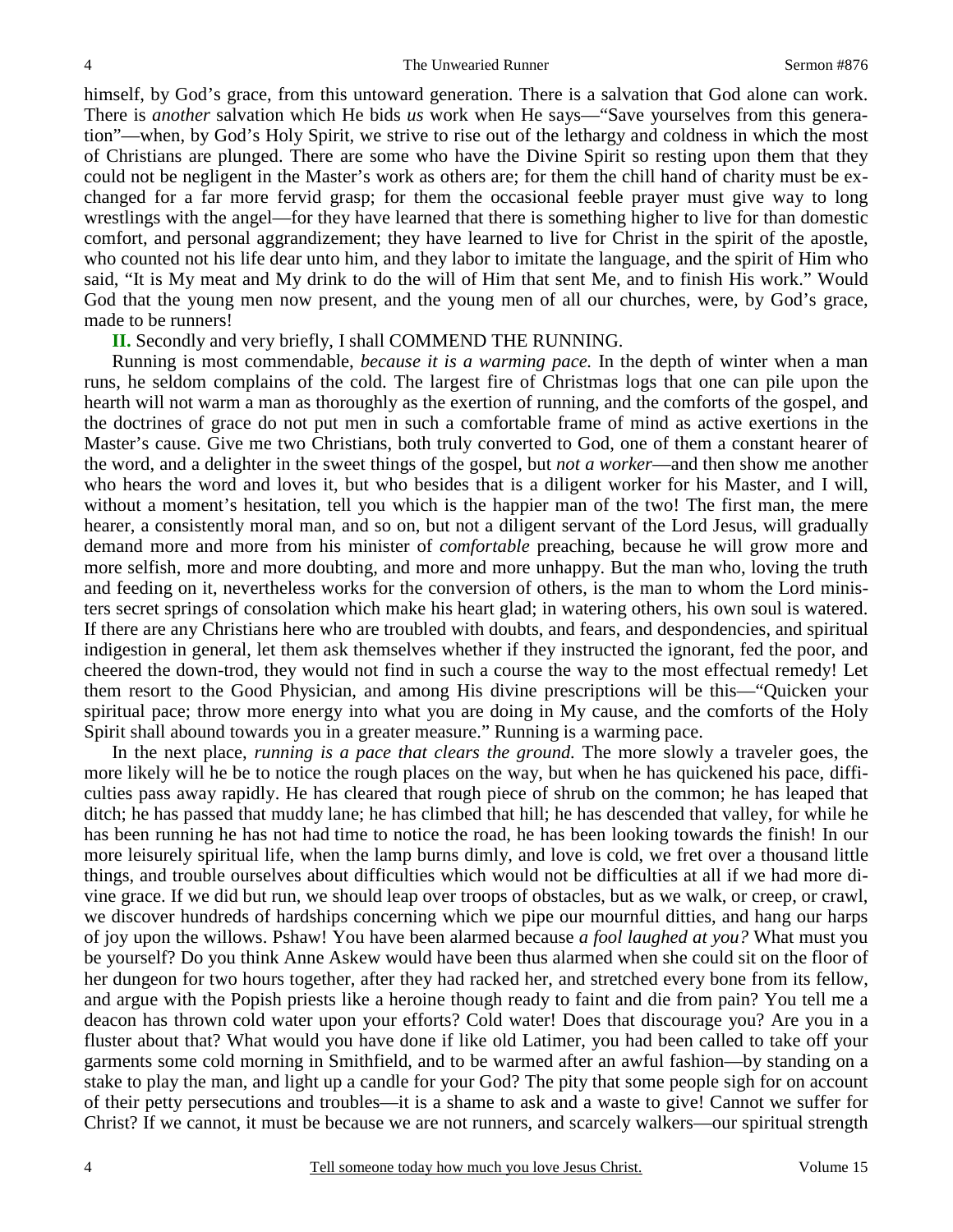#### Sermon #876 The Unwearied Runner

must be low, and our life unhealthy. O for more love, and more faith, and more spiritual vigor in our constitutions, and then we shall clear half our difficulties at a running leap, and scarcely call them other than light afflictions which are but for a moment, and are not worthy to be compared with the glory which shall be revealed in us!

 Running, in the next place, is to be commended *because it is a cheering pace.* While a man advances hesitatingly and leisurely to face a difficulty, doubts and fears have time to work. But when he comes forward at a run, he has not time to be dispirited; it was good policy on David's part to run when he fought with the giant; he threw his stone at Goliath, and when the giant fell, he ran to finish the monster off at once. Why, the lad might have said, "The giant may only have been stunned a little; he will be up again; I had better keep out of the way of that huge arm; dying bulls gore terribly." But David gave himself no time to conjure up such thoughts as those—he ran and stood on the giant, and drew his sword and cut off his head. Courage maintains itself by its running, as some birds rest on the wing. There is energy about agility that will often give a man a fortitude which otherwise he might not have possessed. I can understand the gallant regiment at Balaclava riding into the valley of death, but I could scarcely imagine their marching slowly up to the guns, coolly calculating all the deadly odds of the adventure! When the Lord gives His servants divine grace to follow out their convictions, as soon as they feel them, *then* they act courageously. First thoughts are best in the service of God; second thoughts often come up timorously and limpingly, and incite us to make provision for the flesh. There is nothing like a running pace, for by it courage may be maintained in our Lord and Master's cause.

 Running, moreover, is *the winning pace*. "So run that you may obtain." If we are ever to win the crown, it will certainly not be by loitering, but by running with all our might. We are not saved by *works—*we are saved by the blood and righteousness of Jesus Christ, alone—but yet, being saved, by a work within us we work out our own salvation into our outer lives. Men do not ride to heaven in carriages; they are not carried there in ambulances, but they toil like pilgrims, and they do not come to their journey's end through sluggishness, but through energy. The righteous scarcely are saved; if we would win a crown that shall sparkle and shine with many jewels of precious souls whom we have brought to Christ, we shall not win such a crown by being negligent, but it will be by putting out all our God-given strength, and living with all our might in our Master's service.

 Running, again, *is a fitting pace for a believer.* Jesus Christ deserves that we should run for Him. He has done so much for us, that we ought to spend and be spent in His service; for men who have so short a time to live; for men to whom such solemn interests are entrusted; for men who are so indebted to their best Friend; for men who have so long a time before them in which to rest, even forever and ever; for men who expect so bright a reward, there ought to be no arguments needed to urge them to run with diligence the race that is set before them! I am persuaded that those Christians to whom God has given grace to live highly diligent, spiritual, useful lives, would, if their humility would permit them, tell you that they have found themselves far above other men in the point of happiness than they were before they fell in love with "life in earnest." To live in God's fear at a low rate is sorrowful work, but to live for God a high and self-denying life, to live in the light of His countenance, to lean one's head on His bosom, to live in singleness of consecration, and with fervor of purpose and devotedness of heart—this is to live, as it were, like Milton's angel, in the very midst of the sun, never lacking for life, and heat, and light, because dwelling near to God, and existing alone for God, in the power of His might!

 Young men, I commend to you the pace, and I pray for you that you may gird up your loins and maintain this—your running from now on, until you reach your journey's end.

**III.** The third meditation concerns THE RUNNER'S BELT. "They that wait upon the Lord shall run and not be weary."

 What is it to "*wait upon the Lord*"? Evidently this is the *essence* of the running. They shall not be weary, but all others shall. It is a very sorrowful thing that under many ministries, which we cannot but admire in other aspects, hundreds are led to start on a sort of running which very soon comes to an end. When I hear it said of such-and-such preachers that they have many converts for a time, but that few of these can be found after a month or two, I am grieved that there should be so much truth in the statement, but I am not at all surprised. You can go into your garden, and see tens of thousands of buds upon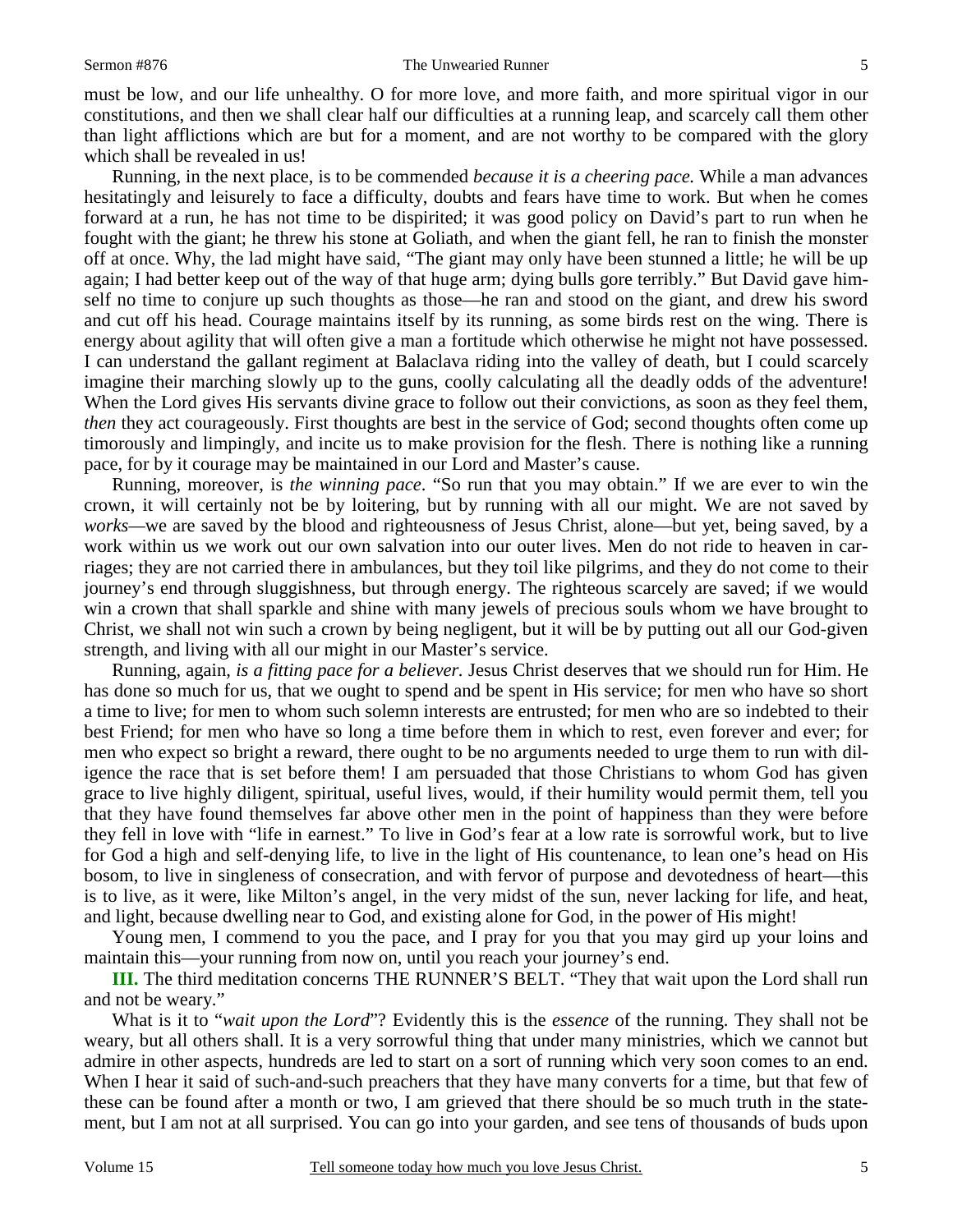the trees in the month of April, and yet in the autumn you shall not find more than one apple for every thousand blossoms. This being the case, is the gardener disappointed? Does he not count the one apple a good percentage on the amount of flowers? Suppose there is but one apple—perhaps there had not been that one if there had not been the thousand blooms; no one expects every bloom to become a fruit, and we cannot expect everyone who is impressed under our ministry to really become a living child of God. We are thankful for the bud because of the hope it gives, but we do not reckon every flower to become a lasting fruit. Let us inquire who they are that last, and do not grow weary! They are those who *wait upon the Lord,* and I take it that to wait upon the Lord is first, *to yield yourselves, by God's grace, to be His servant.* He is likely to hold on, who is entirely given up to the Lord's work, and waits on Him as servants wait on their mistress. Some men have never realized that a saved child of God is from the moment he is saved, a *servant* of God. They talk of being saved, and then they serve *self*. They speak about—

### *"I do believe, I will believe That Jesus died for me,"*

and then they live in the world as if making money, or bringing up a family, or indulging in pleasure were to be the objectives of a saved sinner's life! Why, my dear friend, if Christ has saved you, you belong to Him—every hair of your head belongs to Him, and your business is from this day to feel, "Now, Lord, I give myself up to You, and from this day forth every day, and every hour of the day, I desire to study Your interest, to do Your business, to promote Your honor, and to bring Your gospel fresh renown." If you do this, by God's grace, you shall run, and not be weary. But if you join a Christian church because you were a little excited, and thought you were converted, and if you still live a selfish life, seeking your own comfort, and not the glory of God, you will grow weary of religion, and very soon you will give it up, and you will go back to the world from where you professed to have come. If you do not in heart and soul, belong to the Redeemer, you will be like the mixed multitude who went into the wilderness with Israel—who sighed after Egypt because they had the taste of the leeks, and the garlic, and the onions in their mouths. You must be a *consecrated* servant of God, or you will never keep up the running so as to win the crown.

 To wait on the Lord means, in the next place, *to go to Him for all your strength*, to be entirely dependent upon the *spiritual* power which comes from the Holy Spirit, and not at all upon the power which you fancy dwells within yourselves; all the strength that there is in any man by nature is perfect weakness as to *spiritual* things. I like the saying of a man who declared to his minister that God had done His part in his salvation, and he had done the rest. "Well," said his minister, "What part did you do?" "Why," said the poor man, "God did it all, and I stood in His way." That is about all that you and I shall ever do in our own strength! Human strength only opposes the work of grace until the divine strength comes in, and sweeps our human strength away, and finds in our perfect weakness a reservoir into which the strength of God may pour itself, to fill us with the fullness of God. Dear friends, if there is anything you are persuaded you can do, and do well without God, I would advise you to cease from it, because it will be in vain! No blessing can rest on it. If any man here imagines that he can preach a gospel sermon without the help of the Holy Spirit, he had better not try; if there is any man here who thinks he can live a holy life without the constant help of God's Spirit, he will make a very unholy life of it. Yes, and if you say, "Well, at least in one point I can take care of myself—I would never be a drunkard; I could never lie—I cannot bear those two sins; I would never fall into them under any circumstances." Look out! Mischief is ahead! That very point which you think you may leave unprotected is that in which the enemy will break in to your destruction! Where you are strong, you are weak, and where you are weak, you are strong; they who wait upon the Lord, and draw all their power and grace from Him shall never grow weary in their sacred running! Whatever strain your exertions for Christ may make upon your spiritual strength, if you go to God for more, you shall have your power renewed day by day; if you are called to high and lofty enterprises far beyond your strength, if you have faith enough to go onward in the name of God, leaning upon His promises, and believing that His mighty arm will not fail you, you shall rejoice in divine all-sufficiency, and the more you lean on it, the more you shall feel it your pleasure, and your wealth to be independent of all but God. The more you dare for God, the more easy you will find it to dare something yet beyond; the more often you can, like Peter, tread upon the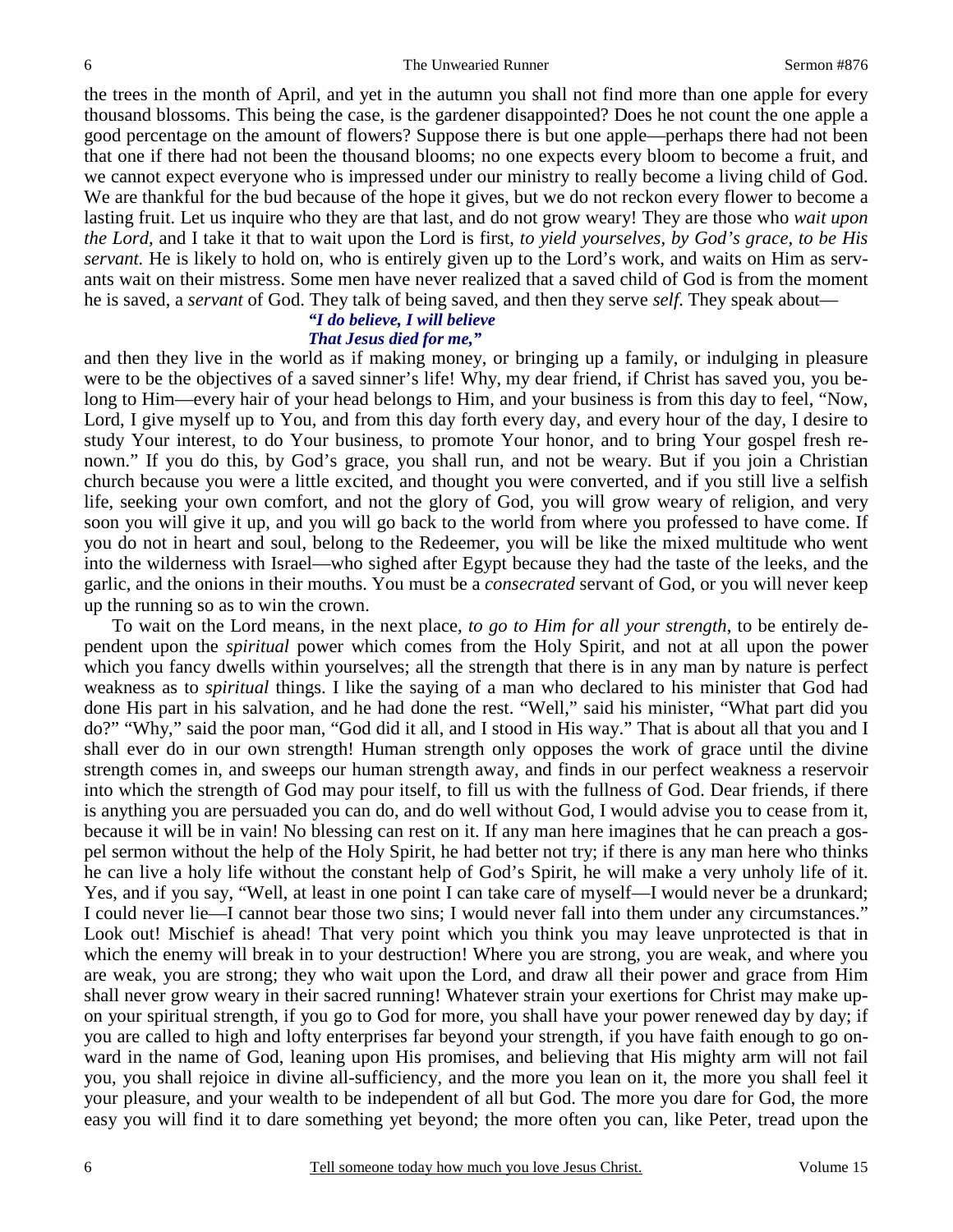#### Sermon #876 The Unwearied Runner

waves of the sea, trusting in the invisible God, the more easily shall you be able to perform the same exploit yet again. O Christian, never think you can trust God too much; never think that faith can go too far; shun self-confidence, dread the self-reliance which some cry up as a virtue, but which is to the spiritual life the vice most to be dreaded of all.

 Our description of waiting upon the Lord is not complete unless we add to it the expectancy of *hope.*  He that would renew his strength in his running must be looking for fresh supplies from the eternal fountains. You have the promise of it—expect that you will have the fulfillment of the promise. We often have not from God because we do not believe God. Some bank bills require the signature of the person for whom they are drawn, and they would not be payable at the bank, though regularly signed, unless countersigned by the person to whom they are due. Now many of the Lord's promises are drawn in like fashion; armed with such promises, you go to the bank of prayer, and you ask to have them fulfilled but your petitions are not granted because they need to be countersigned by the belief of your faith in them—and when God has given you divine grace to believe His promise, then shall you see the fulfillment of it with your eyes. Alas, we are poor and miserable when we might be clothed in scarlet and fine linen! It is our unbelief that makes us poor! We are bowed down with infirmities, and are lame, and crippled, and I know not what besides, and all because we have not confidence in God, though we know He cannot lie, and though we are sure He never did, nor can fail the soul that puts its trust in Him! O for a higher spiritual life! Where must it begin but in a deeper confidence in God, and in a fuller expectation of the fulfillment of His promise? O young men, and to this I think I may call the fathers, and the mothers, too, let us ask the Lord who gave us first the germ of faith, to increase our faith, that from this time forward we may wait at the posts of His doors expecting that His mercy will enrich us; let us abide patiently at the foot of Jacob's ladder, expecting that the angels will bring us down the blessings which our prayers have sought through Jesus Christ!

 Thus, with the three things put together—singleness of eye in serving God, simplicity of dependence upon the divine power, and constant expectation that the power will be given, we shall wait upon the Lord, and we shall run and not be weary.

**IV.** So I close with the last point, THE RUNNER'S STAFF.

 The runner's consolation lies in this promise, that *he shall not be weary*. Weariness in the way to heaven is not at all an uncommon trial. Some of us can say that we are not weary of God's work, although we often grow weary *in* it. It were easy to complete the Christian life if it consisted in half-adozen acts of piety, and then all were over, but to stand, and having done all, to stand to bear the wear and tear of daily temptation; to be roasted, as it were, before the slow fire of constant trials from inward sins, and Satanic suggestions, and above all, to pass through that horrible land called the Enchanted Ground, and to feel the sleepiness that comes over you there; to keep awake in a sluggish body, and to continue persevering against flesh and blood for 20, 30, 40, 50, 60 years, perhaps—why this is a thing impossible to flesh and blood! It is only possible to God, and only as God gives us grace shall we be able to achieve it. To keep up the running pace through life is an impossibility of impossibilities except much grace is given; and we have, virtually, the promise that it *shall* be given when we are told that we shall not be weary!

 How is it that running Christians do not become weary? Answer first, because they have daily strength given them for all their daily needs; they would be worn out if they had nothing more to rely upon than the first portion they received! God does not allot us a stock of grace to draw from, and when that is exhausted, award us another measure, but as "day by day the manna fell," so hour by hour fresh grace streams into our souls! We are lights, but we are not like the candle that burns supported by its own fat; we are like these gas-lamps—once cut the communication between the jet, and the gas meter, and at once the light is gone. We only live by fresh communications from the Great Fountainhead of all spiritual life, and no runner can weary while fresh strength is given.

 He is not weary because as he advances he finds fresh matter to interest him. Yesterday I heard a gentleman say that he could walk any number of miles when the scenery was good; "But," he added, "when it is flat and uninteresting, how one tires!" What scenery it is through which the Christian walks—the towering mountains of *predestination*, the great sea of providence, the mighty cliffs of di-

7